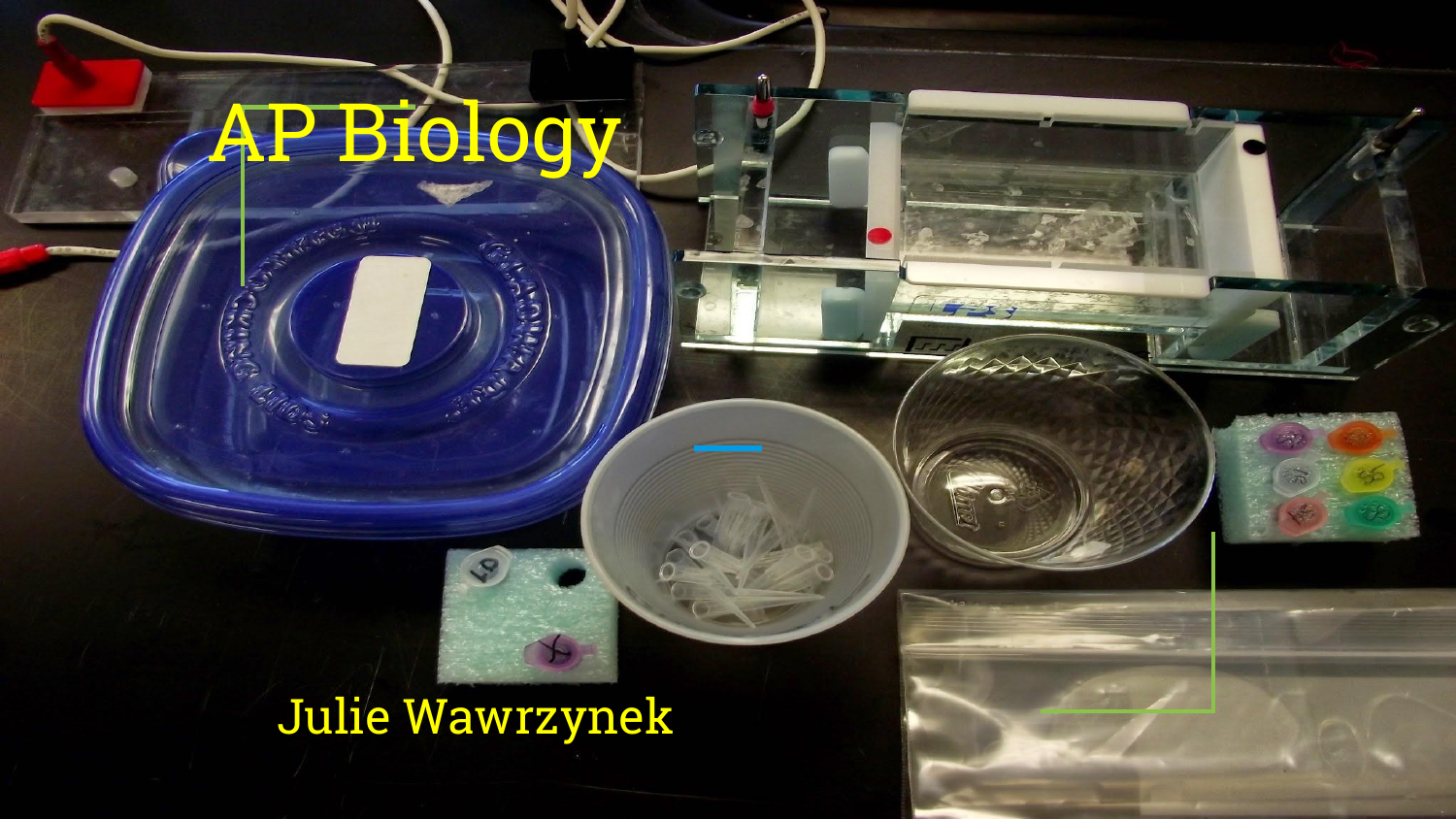

The Big Ideas are woven into the treatment of the course material at appropriate points all year. They will form a conceptual underpinning that will unify major topics and help course participants to step back and look at the big picture.

**The four Big Ideas are:** 

**Big idea 1:** The process of evolution drives the diversity and unity of life.

**Big idea 2:** Biological systems utilize free energy and molecular building blocks to grow, to reproduce and to maintain dynamic homeostasis.

**Big idea 3:** Living systems store, retrieve, transmit and respond to information essential to life processes.

**Big idea 4:** Biological systems interact, and these systems and their interactions possess complex properties.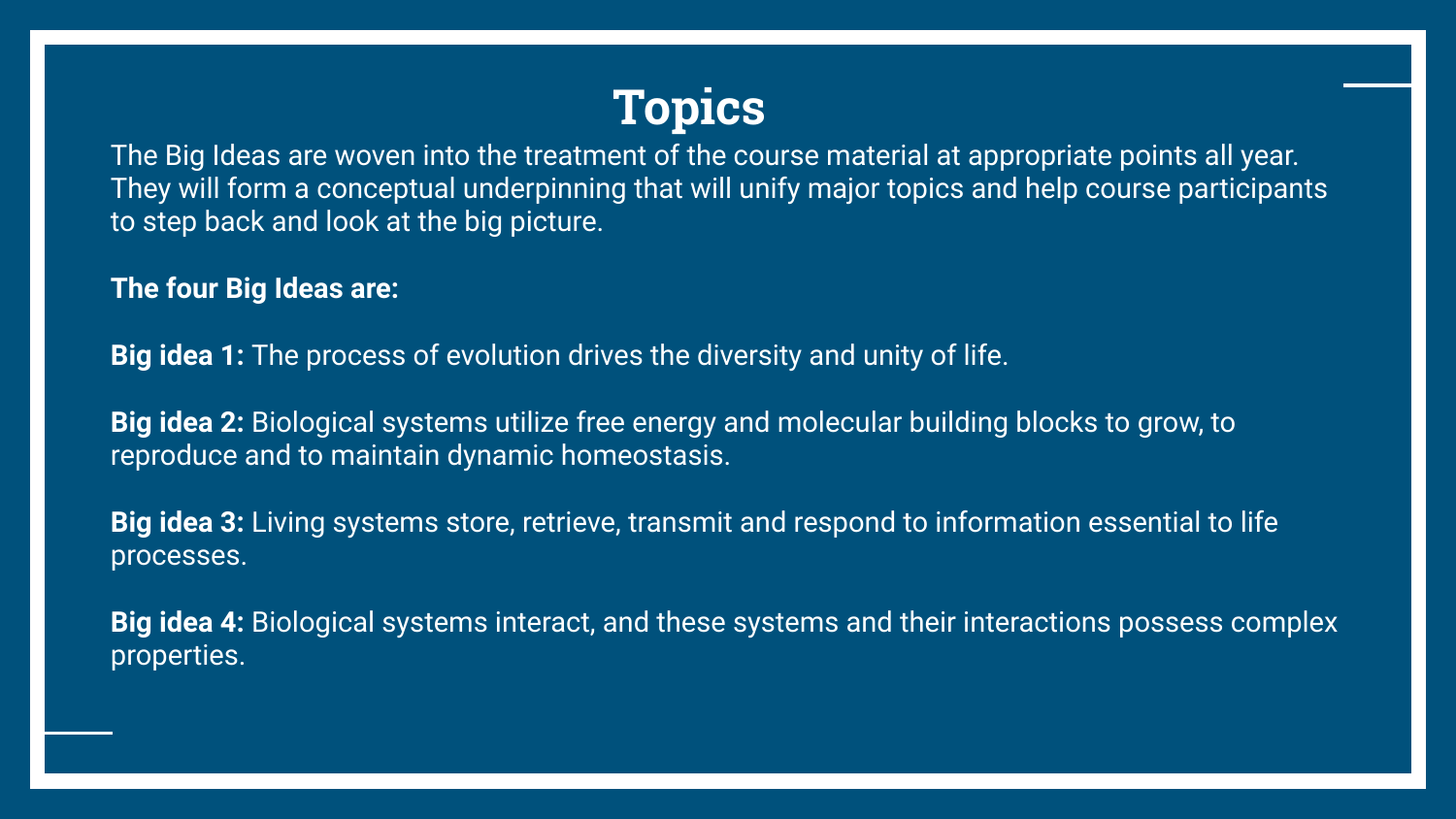### Grading

- **Tests and quizzes- 40%**
	- **○ Unit exams**
	- **○ Chapter quizzes**
- **Laboratory- 40%**
	- **○ Participation**
	- **○ Pre-lab assignments**
	- **○ Formal lab reports**
	- **○ Lab posters**
- **Homework Assignments/Class Participation- 20%**
	- **○ Textbook reading**
	- **○ Weekly guided notes (question sets)**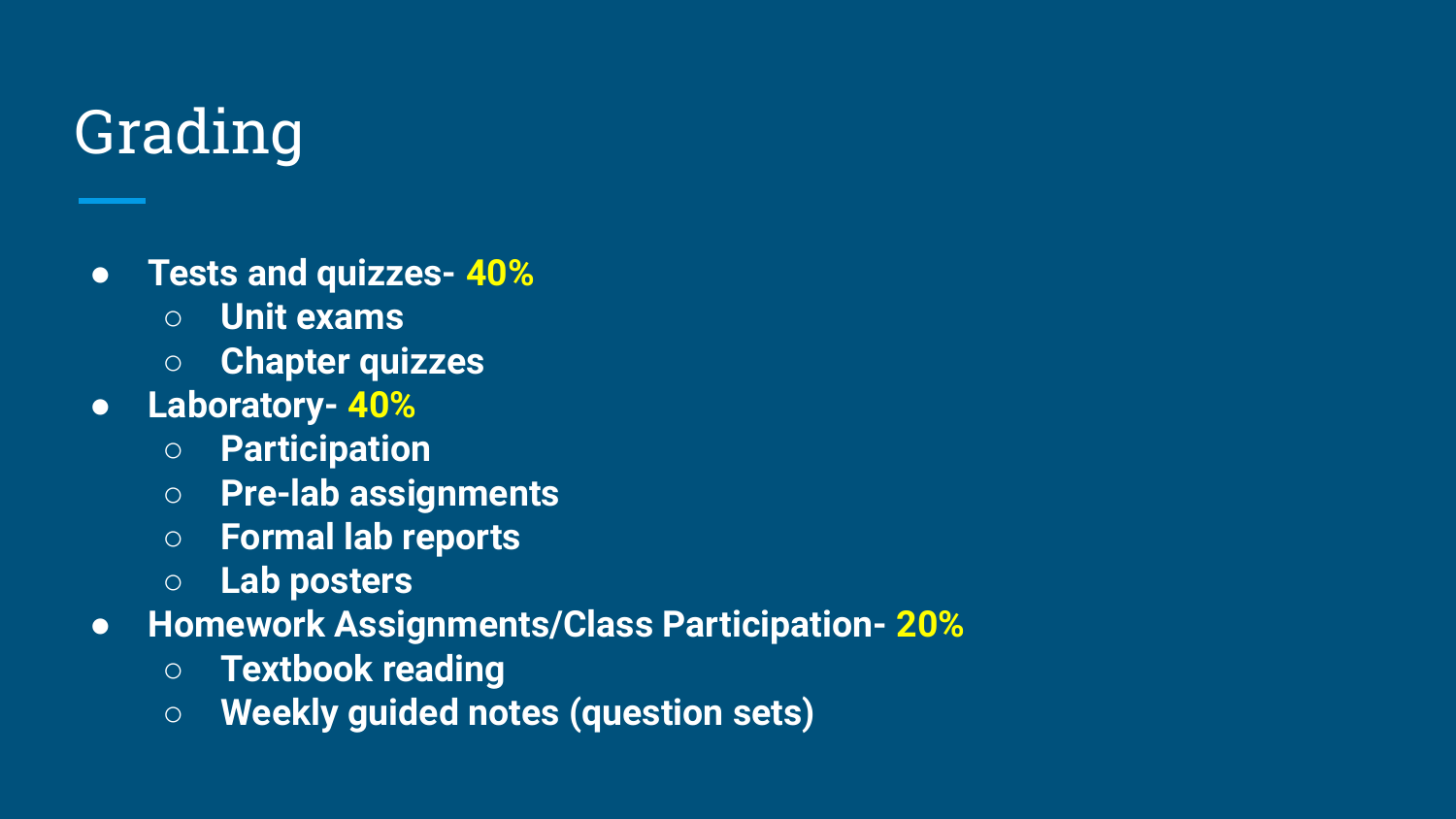#### AP Biology Examination

The exam is 3 hours long and has two sections — multiple choice and free-response.

**Section I: Multiple Choice** | 60 Questions | 1 hour and 30 minutes | 50% of Final Exam Score

**Section II: Free-Response** | 6 Questions | 1 hour and 30 minutes | 50% of Final Exam Score

- 2 long free response questions (1 is laboratory based)
- 4 short answer questions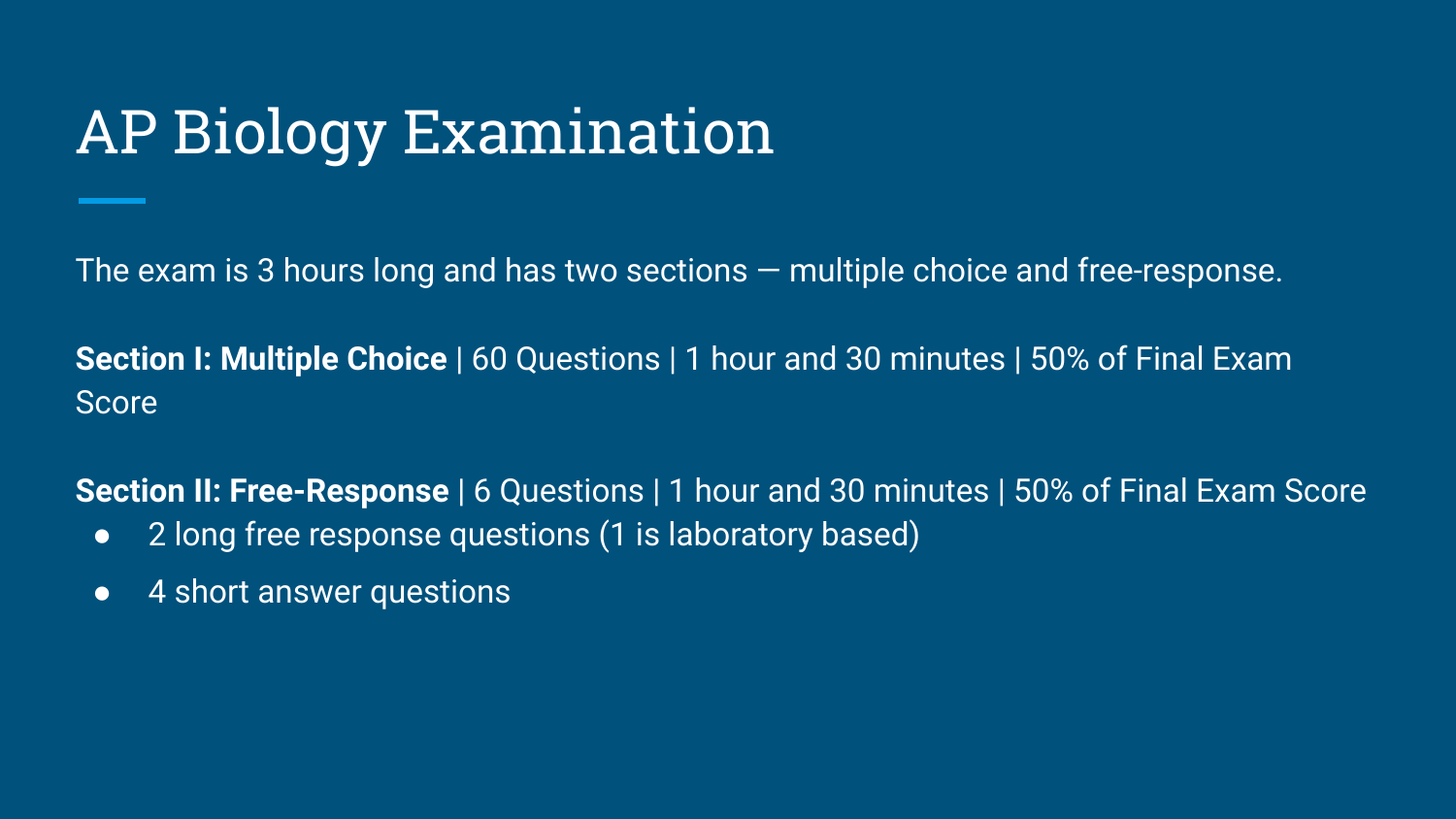## Summer Assignment

#### 4 assignments

Due dates will be spread out throughout the summer

All assignment count in the first quarter

Failure to complete the assignments will result in you being dropped from the course

**Students must contact the instructor if they anticipate difficulty in completing the summer assignments**